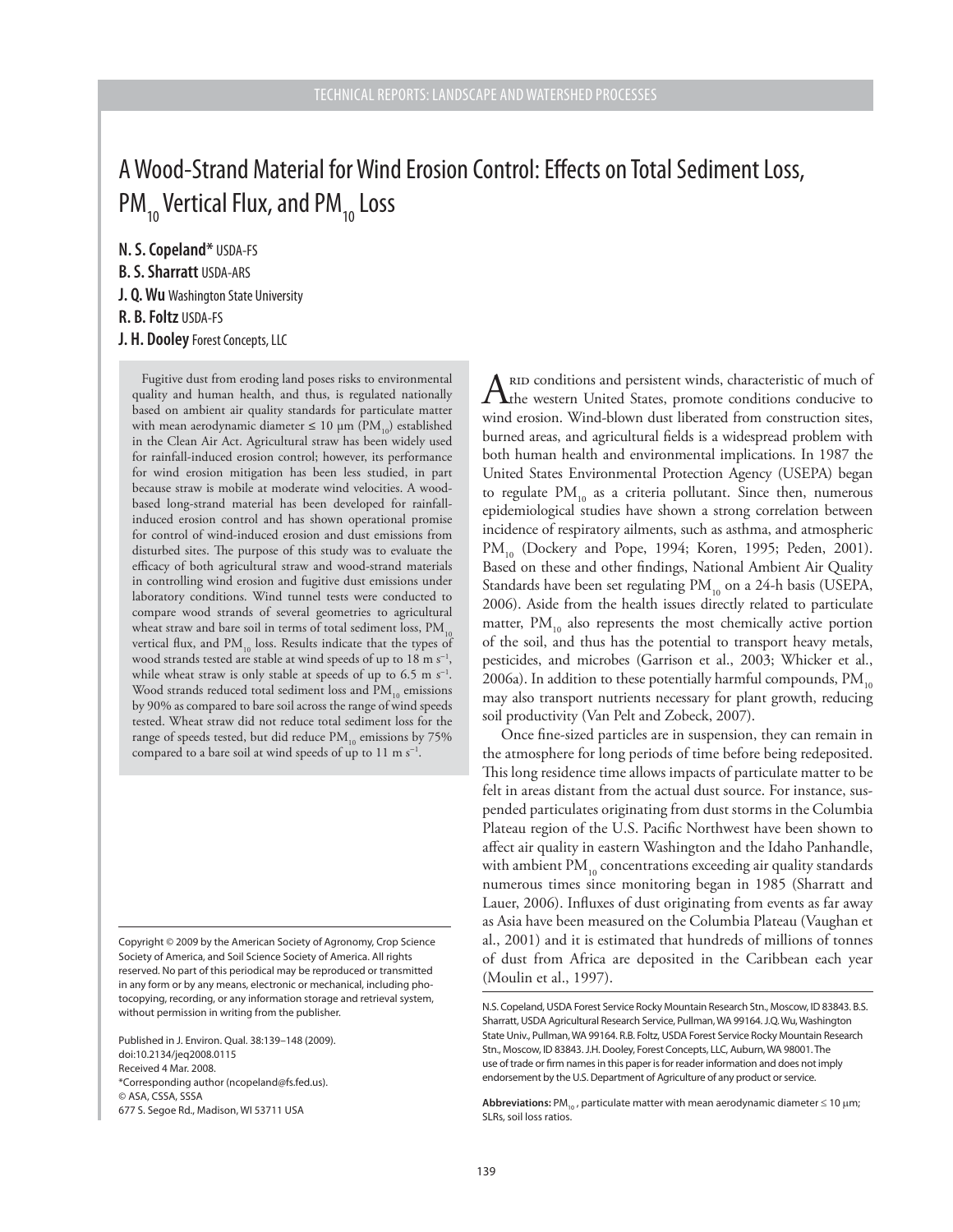Traditional management practices for wind erosion control have included implementation of wind breaks, shelterbelts, irrigation, applied surface cover material, conservation tillage practices, and crop residue handling techniques. Newer approaches have also included the application of soil binding agents and stabilizers, such as polyacrylamides (Armbrust, 1999; Van Pelt and Zobeck, 2004). These techniques, in principle, apply to all land types; however, wind erosion research efforts have primarily focused on agricultural lands, and control technologies developed for agricultural lands may not be equally suitable or readily adaptable for use in other ecosystems such as grasslands, shrublands, forests, and the built environment. Little information is available regarding wind erosion protection in nonagricultural lands, although they have been shown to be important sources of dust emissions (Whicker et al., 2006a, 2006b).

Perhaps the most widely used material for erosion control has been agricultural straw. Straw, however, may not be entirely effective in controlling wind erosion. Straw is a lightweight material and, unless it is anchored or crimped into the soil, lacks stability during high-wind events. Other drawbacks to the use of straw arise when it is applied on wildlands or forest ecosystems. One of these drawbacks is the concern over the introduction of noxious weeds and non-native species to forested areas (Robichaud et al., 2000). Straw itself carries fine dust particles that may be liberated when the straw elements are shattered, posing a health hazard to workers involved in the application process (Kullman et al., 2002). Straw is also a raw material for other potentially high-value uses such as energy production (Gorzell, 2001). Value-added products derived from straw may reduce the supply for erosion control.

Forest Concepts, LLC (Auburn, WA) has developed a wood-based straw analog made from the byproducts of forest thinning and veneer manufacturing. The wood-strand materials (WoodStraw) are heavier than straw, and thus less likely to be blown away when exposed to high winds. Wood strands also have favorable mulching characteristics for decomposing into environment-friendly duff, offer long-term resistance to erosion, and do not introduce noxious weeds, pesticides, or nonnative materials to forest wildlands (Forest Concepts, LLC, 2007). Additionally, the manufacturing of wood strands uses what were previously considered waste materials. The use of wood strands as an alternative material for water erosion control has previously been investigated. Foltz and Dooley (2003) and Yanosek et al. (2006) reported that agricultural straw and wood strands were equally effective on two soil types in reducing rainfall-induced erosion by more than 98% as compared to bare soil.

The current study was intended to evaluate wood strands in terms of wind erosion mitigation and air quality protection. Specific objectives of this study were: (i) to evaluate the effectiveness of wood strands in reducing total sediment loss,  $PM_{10}$ vertical flux, and  $\text{PM}_{10}$  loss compared to bare soil and soil covered with agricultural straw; and (ii) to identify dimensional characteristics impacting the erosion reduction and dust reduction efficacy of the wood strands.

# **Materials and Methods**

### **Experimental Design**

Wind tunnel experiments were performed at the U.S. Department of Agriculture Agricultural Research Service (USDA ARS) Palouse Conservation Field Station in Pullman, WA. The experiments were performed in a nonregulated climate facility using a portable wind tunnel (Pietersma et al., 1996) with a working section 1.0 m wide, 1.2 m tall, and 7.3 m long. Wind was generated by a 1.4-m diam. Joy Series 1000 axivane fan driven by a Ford industrial type gasoline engine. A bell infuser and curvilinear guiding vanes were employed to ensure smooth transitions at the upwind and downwind edges of the fan. The flow was passed through a diffuser and honeycomb-screen combination to reduce turbulence. Sand-coated plywood (for fixed surface roughness) was used for the floor of the tunnel and allowed for establishment and stabilization of a boundary-layer characteristic of a smooth, bare soil surface upwind of the test surface.

The experiment consisted of 11 different surface treatment combinations of two surficial material types (agricultural straw or wood strands) and three coverages (0, 50, or 70%) (Table 1). Treatments were randomly assigned to the test plots, and each treatment combination was replicated four times at three wind speeds of 6.5, 11, and 18 m  $s^{-1}$ . The low wind speed, 6.5 m  $s^{-1}$ , was chosen as the lower limit for this wind erosion investigation because it is near threshold velocity (i.e., the minimum velocity required to move soil particles) for the type of soil used in this study (Sharratt et al., 2006) and is a commonly achieved sustained wind speed throughout the year in the northwestern United States (U.S. Bureau of Reclamation Agrimet System, 2006). The middle wind speed, 11 m s<sup>-1</sup>, was chosen to represent a common wind event, as this speed is achieved frequently as a peak wind gust or several times within a season as a sustained wind event in the northwestern United States (U.S. Bureau of Reclamation Agrimet System, 2006). The 18 m s<sup>-1</sup> wind speed was chosen to represent a highwind event, as this speed occurs as a 1-min average wind speed about once every 2 yr in many parts of the northwest, including the Columbia Plateau region (Wantz and Sinclair, 1981). Each soil treatment was subjected to the wind for 5 min, as much of the erodible size material was depleted from the test surface within this time period.

Surface treatments included a bare soil, soil covered with air-dried wheat straw at either 50 or 70% cover, and soil covered with air-dried wood strands of varying dimensions at either 50 or 70% cover. Wood strands were classified by their length, depth (thickness), and width. There were four types of wood-strand treatments including long strands (240 mm) of two thicknesses (4.8 and 2.5 mm) and a mixture of short (64 mm) and long strands of the same two thicknesses (Fig. 1). Mixes were created on a 50:50 mass basis (long and short of designated thickness). All wood strands had a standard width of 4.5 mm. Forest Concepts, LLC produced the wood strands used in this experiment from Douglas fir [*Pseudotsuga menziesii* (Mirbel) Franco] clear wood blocks.

A Ritzville silt loam (coarse-silty, mixed, superactive, mesic Calcidic Haploxeroll) collected from the top 10 cm of the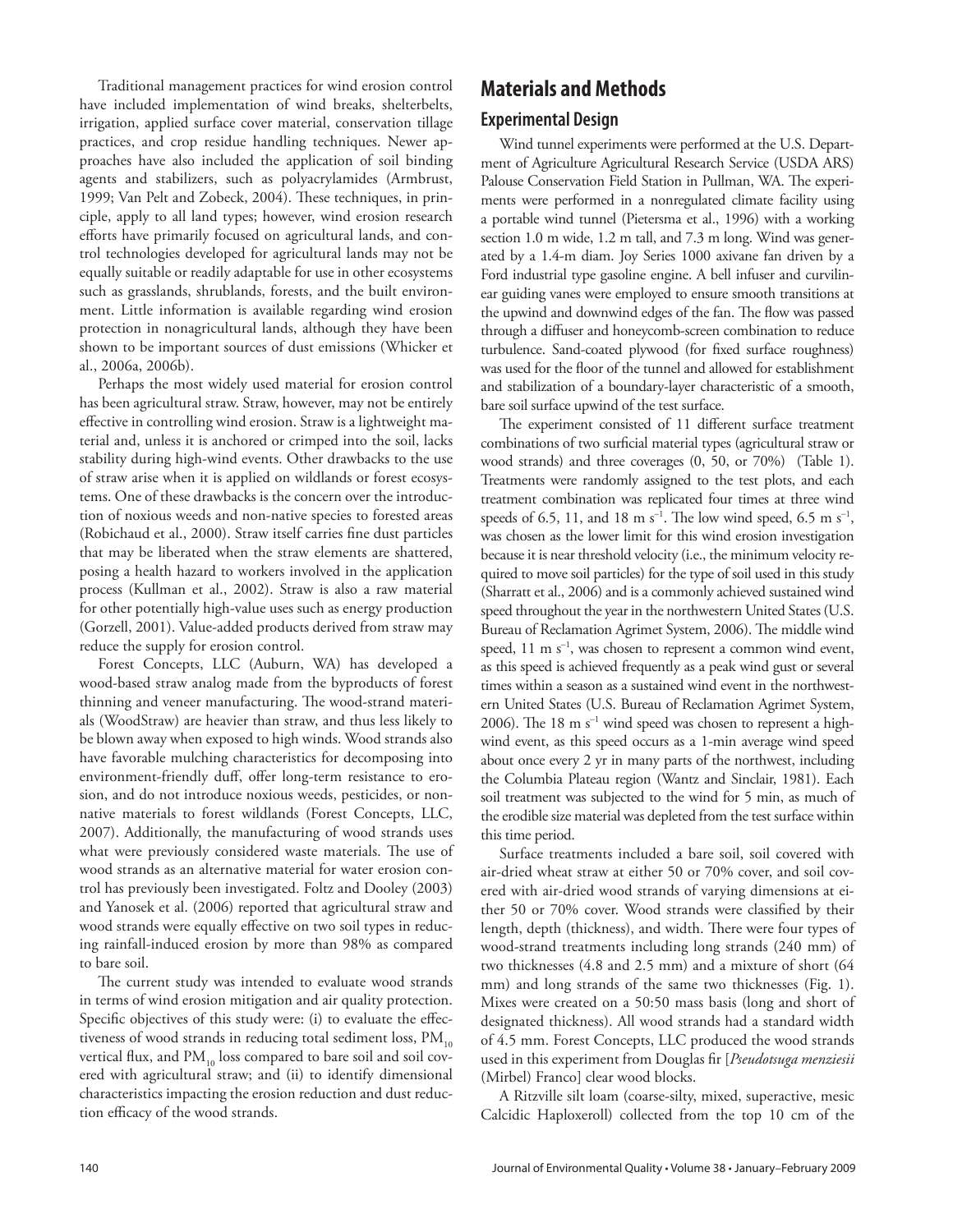soil profile at a field site near Lind, WA, was selected for the study due to the soil's high potential to erode and emit  $PM_{10}$ (Chandler et al., 2004). Before testing, the soil was air-dried and sieved to remove aggregates larger than 2 mm in diameter. Nondispersed aggregate-size analysis indicated that more than 70% of the soil was comprised of suspendible particles, or PM<sub>100</sub> (particulate matter  $\leq 100$  µm in diameter), with nearly 4% of this fraction as  $\text{PM}_{10}$ . Aluminum trays (1 m long, 0.5 m wide, and 0.04 m deep) were filled with soil in three layers. After the addition of each soil layer, the sides of the trays were tapped to ensure even settling. Following the addition of the third layer, the trays were overfilled with soil and then leveled with a screed. Cutouts in the plywood floor of the wind tunnel were made 5 m downwind from the flow conditioning section so that the soil surface was flush with the tunnel floor.

Cover treatments were applied by hand to the soil before transfer of trays to the tunnel. The treatments were applied in a random manner to the plots (although evenly distributed over the plot area), such that individual elements did not lay in exactly the same orientation relative to one another, but rather overlapped and intertwined with one another to form a matrixlike cover. This application method was intended to simulate field application of the cover treatments. Actual percent cover was determined by a point count method using a 48-point grid overlay on digital pictures of the trays. Average cover height was measured before each run.

#### **Measurements**

Measurements made during the wind tunnels tests included: (i) loss of saltating and suspended sediment and surface creep to determine total sediment loss from the tray and (ii)  $PM_{10}$  concentrations to assess the impact on air quality. Saltating and suspended sediment were measured using a vertically integrating isokinetic slot sampler (modified Bagnold type, Stetler et al., 1997) connected in series with a high efficiency cyclone and vacuum. A 10-cm

**Table 1. Treatment combinations and average measured cover height.**

| Cover type         | Percent cover |            | Dimensionst Avg cover height |
|--------------------|---------------|------------|------------------------------|
|                    |               |            | cm                           |
| Bare               | 0             |            |                              |
| Agricultural straw | 50            |            | 2.7                          |
|                    | 70            |            | 3.3                          |
| Wood strands       | 50            | Long/Thick | 2.5                          |
|                    |               | Mix/Thick  | 2.3                          |
|                    |               | Long/Thin  | 2.0                          |
|                    |               | Mix/Thin   | 1.3                          |
|                    | 70            | Long/Thick | 3.3                          |
|                    |               | Mix/Thick  | 2.7                          |
|                    |               | Long/Thin  | 2.3                          |
|                    |               | Mix/Thin   | 1.8                          |

† Long: 240 mm, short: 64 mm, thick: 4.8 mm thin: 2.5 mm.

wide collection tray was attached to the downwind edge of the soil tray to catch surface creep. Total sediment loss was calculated by summing the masses caught by these two devices.

PM<sub>10</sub> concentrations were measured using TSI DustTrak Aerosol Monitors (TSI, Inc., St. Paul, MN). The DustTrak is a constant-flow portable laser photometer capable of measuring particle sizes in the range of 0.1 to 10  $\mu$ m. The PM<sub>10</sub> measurements were made at a frequency of 1 Hz with aerosol inlets placed at 0.5, 1, 2, 3, 4, and 10 cm above the cover surface at the downwind edge of the soil tray. These heights were chosen to measure concentrations within and above the boundary layer. Background  $PM_{10}$  concentrations were monitored with two additional aerosol monitors located at the upwind end of the tunnel. Wind speeds were measured at a frequency of 1 Hz and averaged over 60 s using pitot tubes connected to differential pressure transmitters (Series 606, Dwyer Instruments, Inc., Michigan City, IN) at heights corresponding to DustTrak inlet heights. Free stream velocity was measured with an additional pitot tube at a height of 1 m inside the wind tunnel. Soil water potential was measured before each wind tunnel run using a dew-point meter (WP4-T, Decagon Devices, Pullman, WA).



**Fig. 1. Two types of wood strand treatments used in this study: mixtures of long and short (240 and 64 mm) wood strands with thicknesses of (a) 4.8 mm and (b) 2.5 mm.**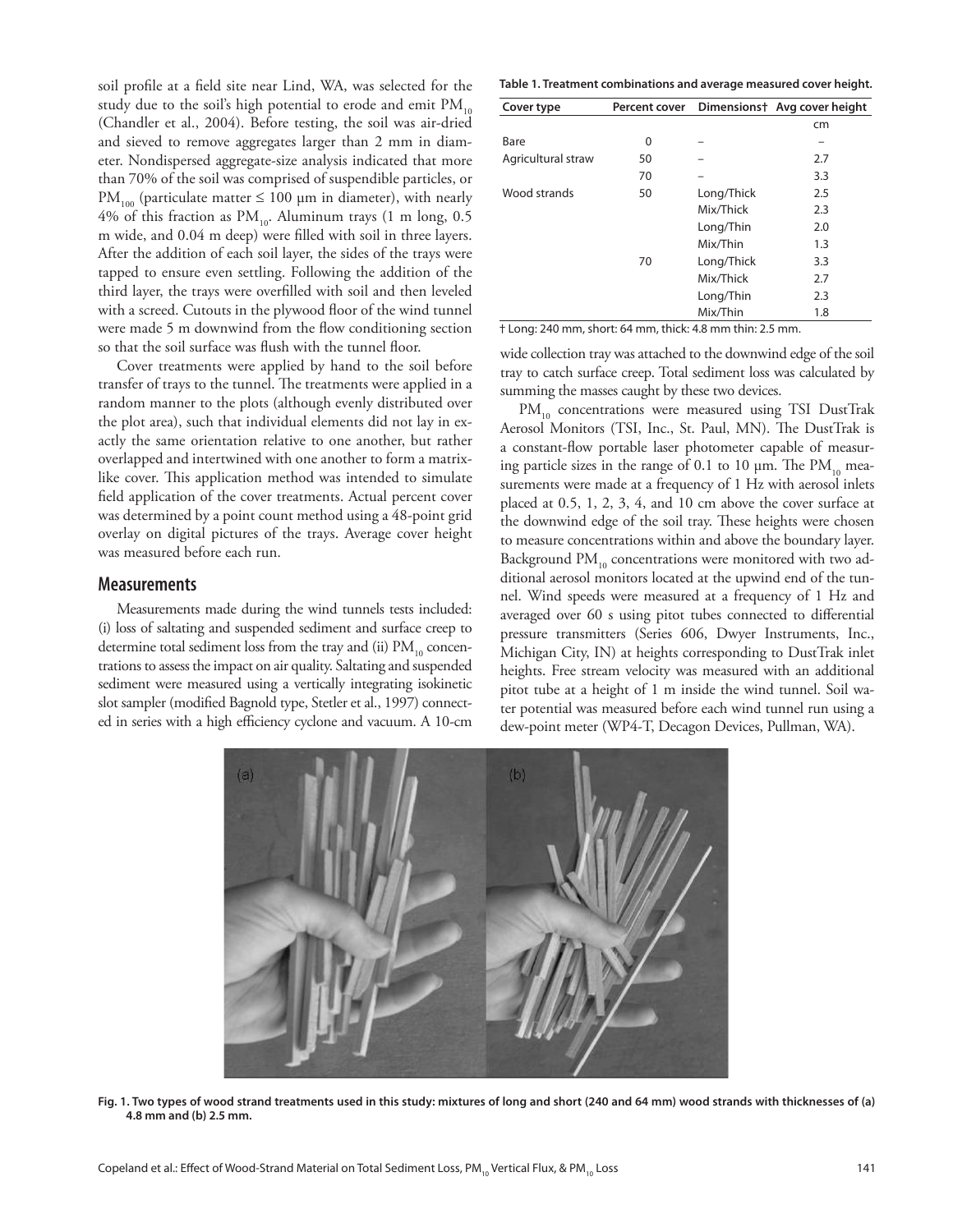# **PM<sub>10</sub>** Vertical Flux and Loss

Treatment effectiveness was assessed based on total sediment loss, vertical flux of  $\text{PM}_{10}$ , and  $\text{PM}_{10}$  loss. The wind velocity profile above the test surface was characterized to determine  $PM_{10}$  flux from the tray. When airflow encounters a change in surface conditions, such as the edge of the soil tray, the air begins to adjust to the new surface. An internal boundary layer with thickness  $\delta$  develops and grows thicker with increasing fetch. Boundary layer thickness (δ) was approximated by (Munro and Oke, 1975):

$$
\delta(x) = 0.1 x^{(4/5)} z_0^{(1/5)}
$$
 [1]

where *x* is the distance downwind from leading edge (m) and  $z_{\rm_{0}}$  is the roughness parameter of new underlying surface (m), estimated by:

$$
\log_{10} z_0 = 0.997 \log_{10} b - 0.883
$$
 [2]

where *h* is crop height (m). Crop height was estimated as the average cover thickness for each of the wood strand and straw treatments and as the diameter of a coarse sand particle for the bare soil treatments. This estimation allowed for approximation of boundary layer depth to provide guidelines for instrumentation setup.

Wind speed and  $PM_{10}$  concentrations were measured within and above the boundary layer. Airflow within the internal boundary layer was assumed to be fully adjusted to the new surface, and a logarithmic relationship was applied to characterize the wind velocity profile (Campbell and Norman, 1998):

$$
U(z) = \frac{u^*}{k} \ln \frac{z - d}{z_0} \tag{3}
$$

where  $U(z)$  is mean wind speed at height  $z$  (m s<sup>-1</sup>), k is the von Karman constant, taken as 0.4, *u\** is friction velocity (m s<sup>-1</sup>),  $z_0$  is the roughness parameter (m), and *d* is zeroplane displacement (m). Friction velocity and the roughness parameter were determined from linear regressions of loglinear plots of (*z-d*) vs. *U*(*z*) based on Eq. [3]. Friction velocity, *u\**, is a characteristic velocity in a turbulent boundary layer and is defined as:

$$
u^* = \sqrt{\frac{\tau_0}{\rho}} \tag{4}
$$

where  $u^*$  is friction velocity (m s<sup>-1</sup>),  $\tau_0$  is Reynold's stress (Pa), and  $\rho$  is air density (kg m<sup>-3</sup>). Therefore, friction velocity is an indication of shear stress at the surface. The roughness parameter ( $z_0$ ) is directly related to height (*h*) of the roughness elements. Wind speed was measured at six heights above the soil surface; however,  $u^*$  was determined from best-fit linear regression based on three to four of these heights that fell within the boundary layer ( $R^2 > 0.90$  in all cases). High degrees of linearity further ensured that measurements were made within the boundary layer. The zero-plane displacement (*d*) is an important parameter for rough surfaces and is an indication of the mean level at which momentum is absorbed by individual roughness elements. It was calculated as a function

of roughness element height (*h*) by the following relationship (Stanhill, 1969):

$$
\log_{10} d = 0.979 \log_{10} b - 0.154
$$
 [5]

where *h* is roughness element height (m) and *d* is the zeroplane displacement (m).

The vertical flux of  $\text{PM}_{10}$  represents the portion of the total PM $_{10}$  emitted from the surface that is transported vertically into the atmosphere and is directly proportional to friction velocity. Vertical flux of  $PM_{10}$  into the atmosphere was calculated as (Gillette, 1977):

$$
F_v = -\mathbf{k}u^* \frac{dC}{\ln\left(\frac{z_2}{z_1}\right)}\tag{6}
$$

where  $F_{\nu}$  is vertical flux of PM<sub>10</sub> (mg m<sup>-2</sup> s<sup>-1</sup>), k is the von Karman constant,  $u^*$  is friction velocity (m s<sup>-1</sup>), *C* is  $PM_{10}$ concentration above background concentration (mg m<sup>−</sup><sup>3</sup> ), and *z* is height as previously defined. Change in concentration with height was determined by plotting  $PM_{10}$  concentration against the natural log of height to generate a linear trend (Fig. 2) with slope equal to *dC/*(ln  $z_2$ - ln  $z_1$ ). Vertical flux was not constant over the entire 5 min of testing, likely due to the absence of saltating particles to continuously liberate  $PM_{10}$  from the surface. Since  $PM_{10}$  concentrations decreased rapidly within the first 60 s of testing (Fig. 3), vertical flux was only calculated for this time period.

Friction velocity, the roughness parameter, and  $PM_{10}$  vertical flux were not calculated for the straw treatments at 11 or 18 m s<sup>-1</sup> due to straw mobility and measurement constraints. Calculation of these parameters required that wind speed and  $PM_{10}$  measurements be made within the boundary layer. The bottom of the boundary layer was approximated based on average height of the cover material (e.g., for a straw treatment, the lowest sampling height was 0.5 cm above the average cover height for that treatment). Once the straw was blown away, the instrumentation was no longer within the boundary layer, prohibiting calculation of friction velocity, and thus calculation of vertical flux.

The emission rate of  $PM_{10}(E)$  was calculated based on the following relationship (Houser and Nickling, 2001; Shao et al., 1993).

$$
E = \frac{1}{L} \int_{0}^{z_b} C u dz
$$
 [7]

where *E* is  $PM_{10}$  emission rate (mg m<sup>-2</sup> s<sup>-1</sup>), *L* is length of the eroding surface (m),  $z_b$  is height at which PM<sub>10</sub> concentrations reached background concentrations  $(m)$ , *C* is  $PM_{10}$ concentration above background concentration (mg m<sup>−</sup><sup>3</sup> ), and  $u$  is wind speed at height  $z$  (m s<sup>-1</sup>).

Equation [7] was evaluated from the lowest sampling height to  $z_{\rm\scriptscriptstyle b}$  by plotting PM<sub>10</sub> horizontal flux as a function of height (Fig. 4). Sampling height was plotted as a function of  $\text{PM}_{10}$  concentration and fit with a logarithmic function to determine the height at which background concentration was achieved. Soil loss ratios (SLRs) were calculated as the soil loss from a given treatment divided by soil loss from the bare treatment.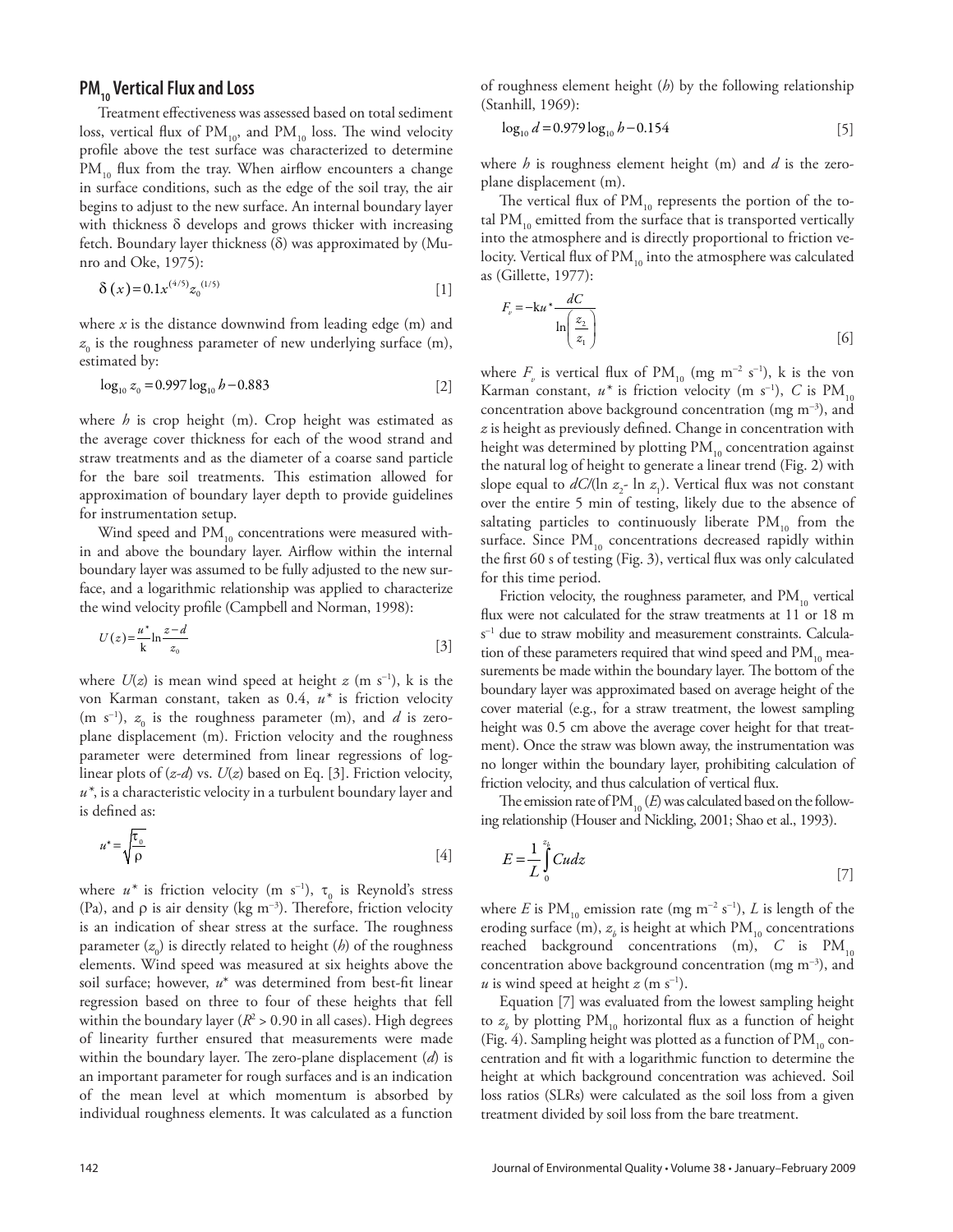

**Fig. 2. Composite trends of particulate matter with mean aerodynamic**   $diameter \leq 10 \mu m (PM_{10})$  concentration averaged over the first 60 **s of testing vs. natural log of height at a wind speed of 6.5 m s−1.**

#### **Statistical Analyses**

Statistical analyses were performed on total sediment loss, friction velocity, the roughness parameter,  $PM_{10}$  vertical flux, and  $PM_{10}$  loss using mixed-model ANOVAs in SAS (Littell et al., 1996; SAS, 2003). Analyses were first made across wind speeds, with wind speed treated as a continuous variable. Three-way ANOVAs were conducted with "treatment", "percent cover", "wind speed", and "wind speed\*treatment" and "wind speed\*percent cover" interactions as the treatment effects. Percent cover was nested within treatment in the model statement, and thus, the "treatment\*percent cover" interaction was not included in the model. Multiple pairwise comparisons were made using Tukey's procedure. Two-way ANOVAs were performed within wind speed groups with treatment and percent cover as the treatment effects. All results are reported at the  $\alpha$  = 0.05 level of significance.

Residuals from the mixed-model were not normally distributed in all cases; transformations were therefore performed on the data to satisfy the normality assumption necessary for the ANOVA. Log transformations were performed on total sediment loss, friction velocity,  $PM_{10}$  vertical flux, and  $PM_{10}$  loss data for all ANOVAs. Square-root transformations were performed on the roughness parameter data for two-way ANOVAs at 6.5 and 11 m s<sup>−</sup><sup>1</sup> ; no transformation was necessary for the ANOVAs at the 18 m s<sup>−</sup><sup>1</sup> wind speed. Log and square-root transformations were performed on  $\text{PM}_{10}$  vertical flux data for the three-way and two-way ANOVAs, respectively.

Straw treatments were not considered in the analysis of friction velocity, the roughness parameter, or  $\text{PM}_{10}$  vertical flux at the 11 or 18 m s<sup>−</sup><sup>1</sup> wind speed due to previously mentioned measurement constraints. A within-wind speed evaluation was conducted to investigate differences in friction velocity, the roughness parameter, and vertical flux among treatments. All three treatments were examined at the 6.5 m s<sup>−</sup><sup>1</sup> wind speed and the bare and wood strand treatments were compared at the 11 and 18 m s<sup>-1</sup> speeds.



**Fig. 3. Representative time series of particulate matter with mean aerodynamic diameter ≤ 10 μm (PM**<sub>10</sub>) concentration measured 0.5 cm above the surface of three different treatments at a wind speed of 11 m s<sup>-1</sup>. Note the scale difference in the three panels.

## **Results and Discussion**

Trends in  $PM_{10}$  concentration over time were characterized by a rapid increase to a peak concentration within the first 3 to 5 s of testing, followed by a rapid decay over the next 60 to 90 s (Fig. 3). The trends observed in this study were similar to the conceptual trend reported in Houser and Nickling (2001) and Loosemore and Hunt (2000) for nonabraded dust resuspension. In several cases, peak PM<sub>10</sub> concentrations at the lower sampling heights exceeded the DustTrak capabilities during the first 5 s of testing. This outcome was of particular concern for bare and straw treatments at 18 m  $s^{-1}$ . Peak PM<sub>10</sub> concentrations were estimated in these instances to obtain better estimates of  $PM_{10}$  loss. Peak  $PM_{10}$  concentration estimates were made by fitting the reliable data points before and after the exceedance with linear and power functions, respectively, and then extrapolating forward and backward in time.

Overall, there was little total sediment or  $\text{PM}_{_{10}}$  loss at 6.5 m s<sup>-1</sup>, and there were increasing amounts at 11 and 18 m  $s^{-1}$  (Fig. 5). Differences in treatment efficacy became more evident at higher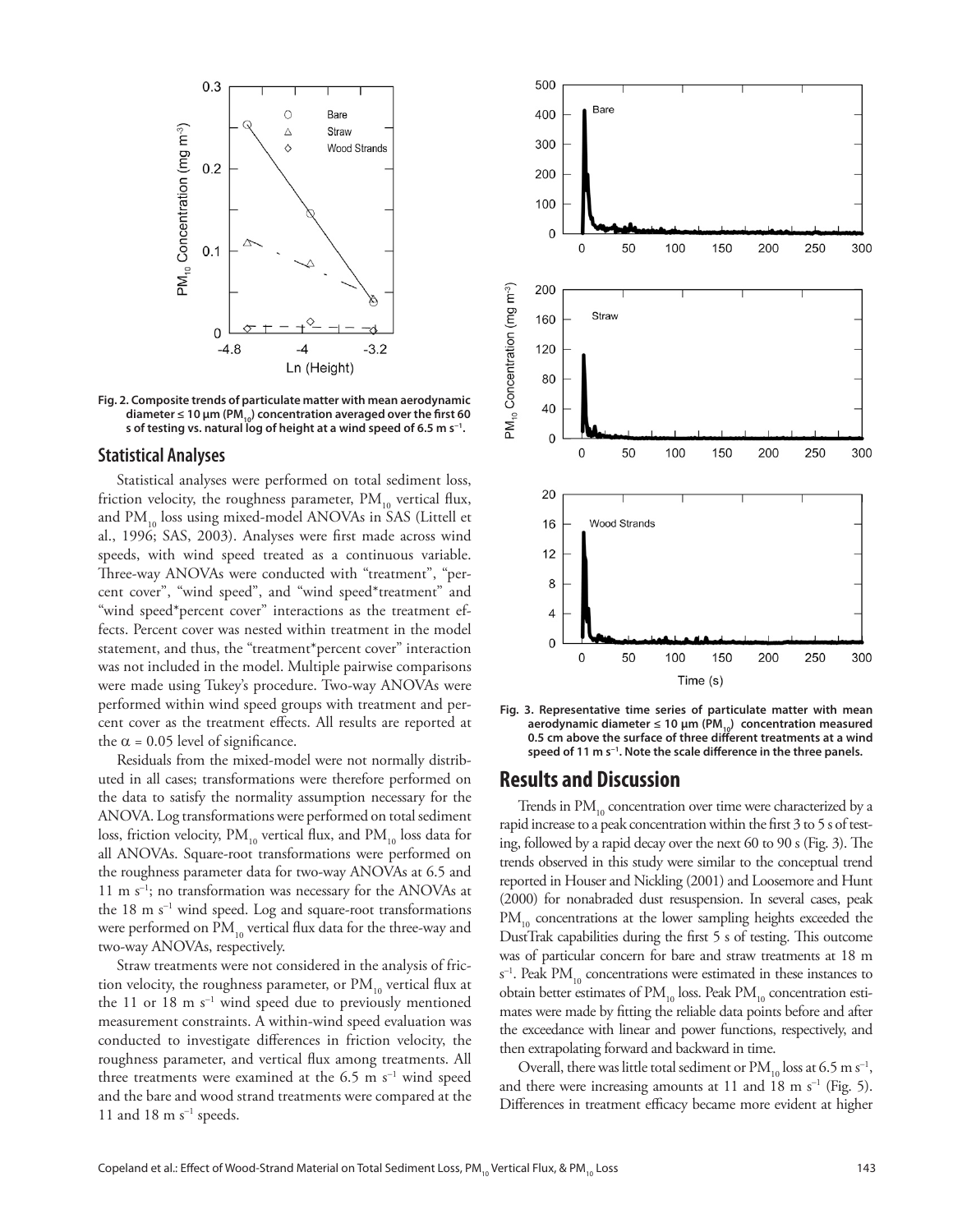

**Fig. 4. Composite trends of total particulate matter with mean**   $\frac{1}{2}$  aerodynamic diameter  $\leq 10$  µm (PM<sub>10</sub>) horizontal flux with height at a wind speed of 11 m s<sup>−1</sup>. Total flux is for the 5-min time period.

wind speeds, with wood strands consistently outperforming straw in suppressing soil and  $PM_{10}$  loss (Fig. 5). There were also differences in cover stability among wind speeds. Straw was only semistable at 6.5 m s<sup>-1</sup>, with some movement from the upwind edge to the middle of the tray during the first few seconds of testing. The straw then appeared to become intertwined and restabilize, resulting in little loss of straw elements from the tray. The straw was not stable at 11 or 18 m s<sup>-1</sup>, and was completely blown from the test tray within the first few seconds of testing. Wood strands remained on the test plots at all wind speeds, although some reorientation of the wood strands occurred at 18 m s<sup>−</sup><sup>1</sup> , as the wood strands appeared to jostle slightly throughout the run in response to the higher wind speed.

Soil water potential ranged from −135 to −51.8 MPa, and was not significantly different among the treatments to warrant its use as a covariate. This result is in accordance with that reported in McKenna-Neuman and Nickling (1989) who found little variation in threshold velocity to initiate soil movement at water potentials  $<-10$  MPa.

A paired *t* test indicated that applied covers were not statistically different from the intended covers of 50 or 70% so

these nominal values were used in statistical testing and in all subsequent discussion.

No statistically significant differences were found in measured loss or flux among wood strand blends. With the exception of  $PM_{10}$  vertical flux, no significant differences were found due to percent cover of straw or wood strands. Consequently, results are discussed only in terms of the three treatments (bare, straw, and wood strands), except for the discussion on vertical flux, which also includes relevant information about material coverage.

#### **Total Sediment Loss**

The three-way ANOVA indicated a significant difference in total sediment loss due to wind speed and wind speed\*treatment (Table 2). Two-way ANOVAs indicated no significant differences among treatments at the 6.5 m s<sup>-1</sup> wind speed, but indicated significant differences due to treatment at the 11 and 18 m s<sup>−</sup><sup>1</sup> wind speeds (Table 2). Tukey's procedure indicated no differences in total sediment loss among treatments at the 6.5 m s<sup>−</sup><sup>1</sup> wind speed, but grouped total sediment loss from the bare and straw treatments into a group statistically different from that of the wood strands at 11 and 18 m s<sup>−</sup><sup>1</sup> (Table 3).

The lack of differences among treatments at the 6.5 m s<sup>-1</sup> wind speed was attributed to the small amount of total sediment loss observed at this wind speed (Table 3). Differences among treatments became evident at 11 m s<sup>-1</sup>; at this wind speed the wood strands were effective in reducing total sediment loss compared to the straw and bare treatments (Fig. 5a). The straw appears to be effective at  $11 \text{ m s}^{-1}$ , with an average total sediment loss of about half of that from the bare treatment (Fig. 5a); however, due to the variability of the data, total sediment loss from the straw treatment was not significantly different from the bare treatment. This trend did not continue at the 18 m s<sup>−</sup><sup>1</sup> wind speed, at which the straw was not an improvement over the bare treatment, but the wood strands continued to reduce total sediment loss (Fig. 5a).

The SLRs demonstrate the effectiveness of cover treatments in reducing soil loss (Table 4). The SLRs were >1 at the 6.5 m s<sup>-1</sup> wind speed (Table 4). This result was not unexpected, however, as there was no significant difference in soil loss among the three



**Fig. 5. (a) Average measured soil loss, (b) particulate matter with mean aerodynamic diameter ≤ 10 µm (PM<sub>10</sub>) flux, and (c) PM<sub>10</sub> loss from the test** tray at three wind speeds. The PM<sub>10</sub> vertical flux was not calculated for the straw treatment at wind speeds of 11 and 18 m s<sup>−1</sup>.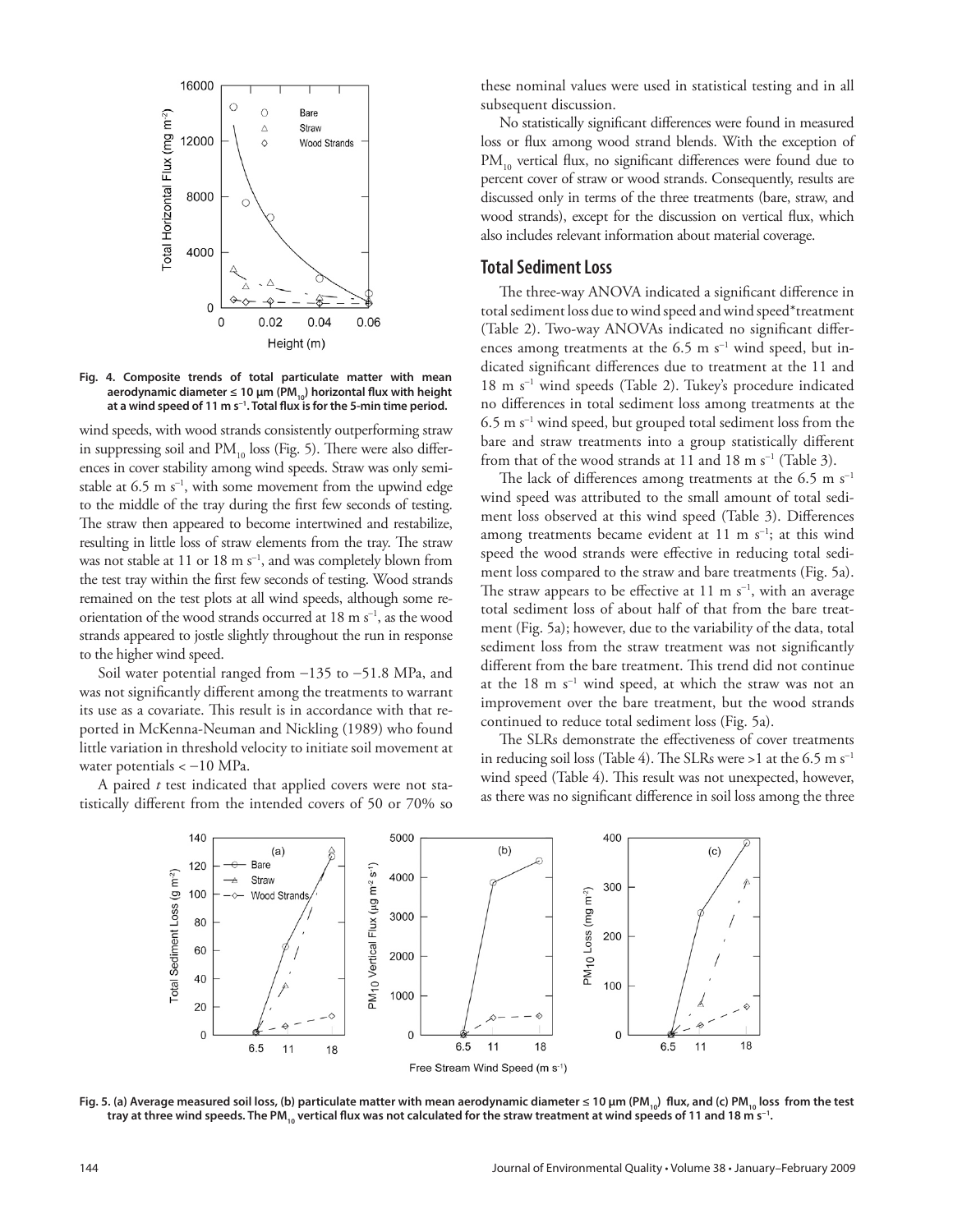| Table 2. Response variables and model treatment effects used in ANOVAs with corresponding P values.† |  |  |  |
|------------------------------------------------------------------------------------------------------|--|--|--|
|------------------------------------------------------------------------------------------------------|--|--|--|

|                                        | Response variable                  |        |                                                                                             |        |                |  |  |
|----------------------------------------|------------------------------------|--------|---------------------------------------------------------------------------------------------|--------|----------------|--|--|
| <b>Model effect</b>                    |                                    |        | Total sediment loss Friction velocity# Roughness parameter# PM <sub>10</sub> vertical flux# |        | $PM_{10}$ loss |  |  |
| Three-way ANOVA§                       |                                    |        |                                                                                             |        |                |  |  |
| Treatment                              | 0.3029                             | 0.0001 | 0.0001                                                                                      | 0.0001 | 0.0386         |  |  |
| Percent cover                          | 0.9873                             | 0.8794 | 0.8345                                                                                      | 0.0724 | 0.4863         |  |  |
| Wind speed                             | 0.0001                             | 0.0001 | 0.0001                                                                                      | 0.0001 | 0.0007         |  |  |
| Wind speed*Treatment                   | 0.0001                             | 0.0056 | 0.0038                                                                                      | 0.0001 | 0.2974         |  |  |
| Wind speed*Percent cover               | 0.8879                             | 0.9568 | 0.9378                                                                                      | 0.0759 | 0.4472         |  |  |
| Two-way ANOVA§ at 6.5 m $s^{-1}$       |                                    |        |                                                                                             |        |                |  |  |
| Treatment                              | 0.9066                             | 0.2972 | 0.1473                                                                                      | 0.0002 | 0.0269         |  |  |
| Percent cover                          | 0.6890                             | 0.8369 | 0.9135                                                                                      | 0.1938 | 0.9671         |  |  |
| Two-way ANOVA§ at 11 m s <sup>-1</sup> |                                    |        |                                                                                             |        |                |  |  |
| <b>Treatment</b>                       | 0.0001                             | 0.0001 | 0.0010                                                                                      | 0.0001 | 0.0001         |  |  |
| Percent cover                          | 0.9223                             | 0.8152 | 0.7116                                                                                      | 0.9116 | 0.1464         |  |  |
| Two-way ANOVA§ at 18 m $s^{-1}$        |                                    |        |                                                                                             |        |                |  |  |
| Treatment                              | 0.0001                             | 0.0006 | 0.0006                                                                                      | 0.0001 | 0.0001         |  |  |
| Percent cover<br>.<br>.                | 0.1208<br>$\overline{\phantom{a}}$ | 0.9104 | 0.9634                                                                                      | 0.1011 | 0.4865         |  |  |

 $\dagger$  P values in bold font are statistically significant for  $\alpha$  = 0.05.

‡ Friction velocity, the roughness parameter, and particulate matter with mean aerodynamic diameter ≤ 10 μm (PM<sub>10</sub>) vertical flux were not calculated for straw treatments at the 11 or 18 m s−1 wind speeds.

§ Percent cover was nested within treatment in the model, thus eliminating the need for percent cover\*treatment interactions in the ANOVAs.

treatments, and the overall mean sediment loss for the three treatments was relatively low  $(2.2 \text{ g m}^{-2}, \text{ Table 3}).$  The SLRs at 11 m s<sup>-1</sup> showed that straw and wood strands both reduced total sediment compared to bare soil (SLRs of 0.57 and 0.11, respectively, Table 4). The effectiveness of the straw in reducing soil loss was not maintained at 18 m s<sup>-1</sup> (SLR >1) while wood strands continued to maintain a reduction in total sediment loss (SLR of  $0.11$ , Table 4). The diminishing effectiveness of straw in reducing soil loss at 18 m s<sup>−</sup><sup>1</sup> was due to the instability of the straw at this wind speed. The large SLR for the straw treatment at 18 m s<sup>-1</sup> was attributed to the differences in surface creep between the bare and straw treatments at this wind speed (Table 5). As the straw was being blown from the tray, scouring of the soil surface carried larger particles as surface creep, thus producing a larger mean total sediment loss than from the bare treatment.

Straw was not stable at the 11 or 18 m s<sup>-1</sup> wind speeds; it did, however, reduce average total sediment loss as compared to the bare soil at 11 m s<sup>-1</sup>. Although this reduction was not captured in the statistical analysis (due in part to large variance in the total sediment response), it is worth noting the marked decrease in average total sediment loss from the bare to the straw treatment (Fig. 5a). One possible explanation for observing a reduction in soil loss at this wind speed is that there was a slight delay in the straw transport at 11 m s<sup>-1</sup> compared to the nearly instantaneous loss of straw at 18 m s<sup>−</sup><sup>1</sup> . Straw elements were then able to absorb certain initial momentum from the wind at 11 m s<sup>-1</sup>, offering partial protection to the soil surface during start-up of the wind tunnel.

# **Friction Velocity, the Roughness Parameter, and PM**<sub>10</sub> **Vertical Flux**

Friction velocity, the roughness parameter, and vertical flux were not calculated for straw treatments at the 11 or 18 m s<sup>-1</sup> wind speeds. Three-way ANOVAs indicated treatment, wind speed, and wind speed\*treatment as significant effects for friction velocity and the roughness parameter (Table 2). Two-way ANOVAs indicated no significant differences in friction veloc-

ity or the roughness parameter at the 6.5 m s<sup>−</sup><sup>1</sup> wind speed (Table 2). Two-way ANOVAs indicated differences in friction velocity and the roughness parameter due to treatment at the 11 and 18 m s<sup>−</sup><sup>1</sup> wind speeds (Table 2). Tukey's procedure yielded identical groupings for the friction velocity and roughness parameter data, with all three treatments grouped together at the 6.5 m s<sup>−</sup><sup>1</sup> wind speed and the bare and wood strand treatments separated into different groups at the 11 and 18 m s<sup>-1</sup> wind speeds (Table 6). Differences in the roughness parameter indicated differences in the surface roughness, and thus differences in friction at the wind-soil interface among the two treatments.

Additionally, Tukey's procedure indicated no significant differences in friction velocity or the roughness parameter among wind speeds within a given treatment. Therefore, we observed significant differences in friction velocity and the roughness parameter in response to the surface treatment effect, but not in response to the wind speed effect. The effect of surface treatment on friction velocity and the roughness parameter was dependent on wind speed, as there were differences among treatments at the 11 and 18 m s<sup>−</sup><sup>1</sup> wind speeds, but not at the 6.5 m s<sup>−</sup><sup>1</sup> wind speed (Table 6).

**Table 3. Average total sediment and particulate matter with mean**  aerodynamic diameter ≤ 10 μm (PM<sub>10</sub>) loss for three wind speeds.†

|                                    | Wind speed, $m s^{-1}$ |                   |       |  |  |
|------------------------------------|------------------------|-------------------|-------|--|--|
| <b>Treatment</b>                   | 6.5                    | 11                | 18    |  |  |
| Total sediment loss, $q m^{-2}$    |                        |                   |       |  |  |
| Bare                               | 1.96a                  | 62.7a             | 126a  |  |  |
| Straw                              | 2.37a                  | 35.5a             | 131a  |  |  |
| Wood strands                       | 2.15a                  | 6.45 <sub>b</sub> | 13.6b |  |  |
| $PM_{10}$ loss, mg m <sup>-2</sup> |                        |                   |       |  |  |
| Bare                               | 2.06a                  | 248a              | 390a  |  |  |
| Straw                              | 1.24ab                 | 63.6b             | 312a  |  |  |
| Wood strands                       | 1.22b                  | 20.4c             | 58.0b |  |  |

 $\dagger$  a, b, and c denote statistically significant groupings of mean values within a wind speed. The same letters indicate means in that group are not significantly different at the significance level of 0.05.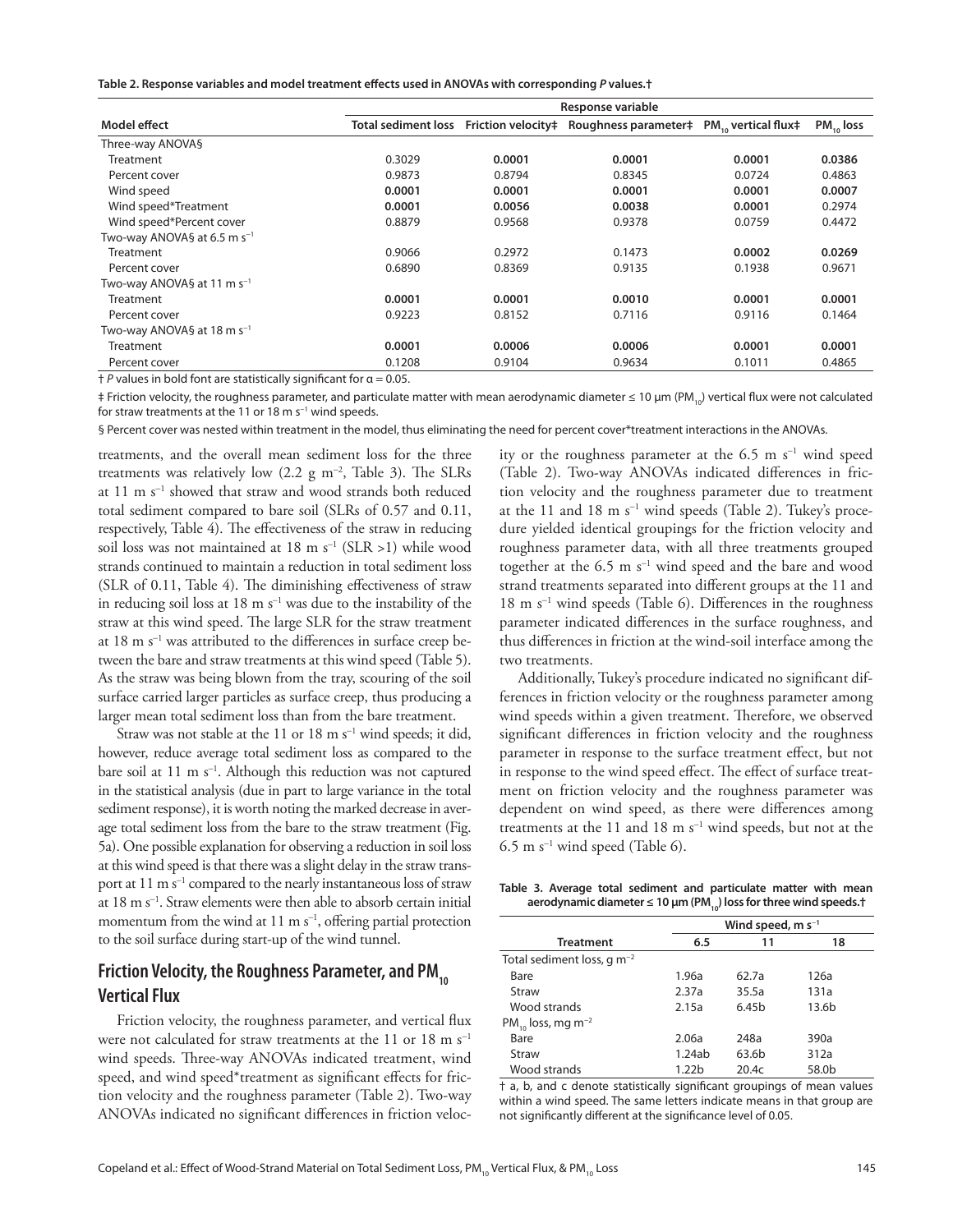**Table 4. Total sediment and particulate matter with mean aerodynamic**  diameter ≤ 10 μm (PM<sub>10</sub>) loss ratios† for straw and wood strand **treatments at three wind speeds.**

|                                                                          |                          |          | Wind speed, $m s^{-1}$ |      |                          |           |
|--------------------------------------------------------------------------|--------------------------|----------|------------------------|------|--------------------------|-----------|
|                                                                          | 6.5<br>11                |          | 18                     |      |                          |           |
| <b>Treatment</b>                                                         | <b>Total</b><br>sediment | $PM_{.}$ | Total<br>sediment PM.  |      | <b>Total</b><br>sediment | $PM_{10}$ |
| Straw                                                                    | 1.21                     | 0.61     | 0.57                   | 0.25 | 1.04                     | 0.80      |
| Wood straw                                                               | 1.10                     | 0.60     | 0.11                   | 0.08 | 0.11                     | 0.15      |
| † Loss ratios were calculated as the total sediment or PM, loss from the |                          |          |                        |      |                          |           |

treatment divided by total sediment or  $PM_{10}$  loss from the bare soil.

The three-way ANOVA for  $PM_{10}$  vertical flux identified treatment, wind speed, and wind speed\*treatment as significant effects (Table 2). A two-way ANOVA identified a significant difference in vertical flux due to treatment at 6.5 m s<sup>-1</sup> (Table 2). Tukey's method grouped the straw and wood strands together in a group having a statistically lower vertical flux (average flux was 12.9 and 5.67 µg m<sup>-2</sup> s<sup>-1</sup>, respectively) than the bare treatment (average flux was 49 µg m<sup>-2</sup> s<sup>-1</sup>). This is different from the total sediment loss analysis, where there were not significant differences among the treatments at  $6.5 \text{ m s}^{-1}$ . Although overall soil loss at the  $6.5 \text{ m s}^{-1}$  wind speed was low, these differences in  $PM_{10}$  vertical flux have implications for air quality, as the amount of  $PM_{10}$  emitted into the atmosphere can be reduced from a bare soil even at wind speeds near the threshold velocity of the soil. Vertical flux at the  $6.5 \text{ m s}^{-1}$  wind speed was also affected by percent cover of material applied. Tukey's method indicated differences in vertical flux between the bare treatment and wood strands at both 50 and 70% cover; however, the straw was only effective in reducing vertical flux when applied at 70% cover.

Two-way ANOVAs indicated significant differences due to treatment for both the 11 and 18 m s<sup>−</sup><sup>1</sup> tests. In both cases Tukey's procedure identified wood strands at 50 and 70% cover as being different from the bare treatment. In other words, the wood strands were equally effective in reducing vertical flux as compared to bare soil at the 11 and 18 m s<sup>-1</sup> wind speeds whether applied at 50 or 70% cover.

Additionally, a two-way ANOVA with wind speed and percent cover as the main effects indicated no significant difference between the 11 and 18 m s<sup>-1</sup> wind speed for the wood strand treatment. The reduction in vertical flux from the bare soil by the wood strand treatments was large at 11 and 18 m s<sup>-1</sup>, and wood strand effectiveness in reducing vertical flux increased from 11 to 18 m s<sup>-1</sup> (Fig. 5b). Vertical flux is a function of both

**Table 5. Average sediment lost as creep, saltation, and suspension at three wind speeds.**

|                                      | Wind speed, $m s^{-1}$ |      |      |  |
|--------------------------------------|------------------------|------|------|--|
| <b>Treatment</b>                     | 6.5                    | 11   | 18   |  |
| Creep, $q m^{-2}$                    |                        |      |      |  |
| Bare                                 | 0.01                   | 1.40 | 2.82 |  |
| Straw                                | 0.01                   | 3.33 | 6.22 |  |
| Wood strands                         | 0.02                   | 0.02 | 0.17 |  |
| Saltation and suspension, $q m^{-2}$ |                        |      |      |  |
| Bare                                 | 1.95                   | 61.3 | 124  |  |
| Straw                                | 2.36                   | 32.1 | 126  |  |
| Wood strands                         | 2.13                   | 6.43 | 13.4 |  |

**Table 6. Average friction velocity and roughness parameter for three surfaces at three wind speeds.†**

| Wind speed, $m s^{-1}$  |                         |                         |  |  |
|-------------------------|-------------------------|-------------------------|--|--|
| 6.5                     | 11                      | 18                      |  |  |
|                         |                         |                         |  |  |
| 0.40a                   | 0.55a                   | 0.34a                   |  |  |
| 0.33a                   | <b>NA</b>               | NA.                     |  |  |
| 0.48a                   | 0.90 <sub>b</sub>       | 0.64 <sub>b</sub>       |  |  |
|                         |                         |                         |  |  |
| $9.69 \times 10^{-4}$ a | $9.56 \times 10^{-4}$ a | $1.62 \times 10^{-5}$ a |  |  |
| $1.21 \times 10^{-3}$ a | NA                      | NA                      |  |  |
| $2.36 \times 10^{-3}$ a | $3.18 \times 10^{-3}$ b | $4.36 \times 10^{-4}$ b |  |  |
|                         |                         |                         |  |  |

 $\dagger$  a and b denote statistically significant groupings of mean values within a wind speed. The same letters indicate that means in that group are not significantly different at the significance level of 0.05.

†† Friction velocity and the roughness parameter were not calculated for straw at 11 or 18 m  $s^{-1}$ .

friction velocity and change in  $\text{PM}_{10}$  concentration with height as shown in Eq. [6]. The dominant variable in this case, however, was the concentration gradient, which varied by orders of magnitude among the treatments.

# **PM<sub>10</sub>** Loss

The three-way ANOVA indicated significant differences in  $PM_{10}$  loss due to treatment and wind speed (Table 2). All pairwise comparisons from Tukey's method were significant, which indicated that  $PM_{10}$  loss was different among the three surface treatments and also among the three wind speeds. Two-way ANOVAs indicated treatment as a significant effect at all three wind speeds (Table 2). Tukey's procedure grouped the bare and wood strand treatments into separate groups, with the straw treatment overlapping into both groups at the 6.5 m s<sup>−</sup><sup>1</sup> wind speed (Table 3). Little  $PM_{10}$  was lost from the three treatments at the 6.5 m s<sup>-1</sup> wind speed (Fig. 5c). Although differences in  $\text{PM}_{_{10}}$ vertical flux were found among all three treatments at  $6.5 \text{ m s}^{-1}$ , the lack of differences in  $\text{PM}_{10}$  loss is not surprising as loss was calculated for the entire five minute period. Vertical flux was determined for the initial 60 s period due to diminished emissions of  $PM_{10}$  with time (Fig. 3).

Tukey's procedure separated the treatments into three groups at the 11 m s<sup>-1</sup> wind speed and grouped the bare and straw treatments into one that is different from the wood strands at the 18 m s<sup>-1</sup> wind speed (Table 3). In other words, wood strands and wheat straw significantly reduced  $PM_{10}$  loss as compared to bare soil at the 11 m s<sup>-1</sup> wind speed, although the wood strands reduced loss significantly further than the straw (Fig. 5c). The straw became ineffective in reducing loss from a bare soil surface at the 18 m s<sup>-1</sup> wind speed, while wood strands continued to reduce  $PM_{10}$  loss. The straw's diminishing effectiveness can be attributed to the same reason as for the total sediment loss; that is, delayed movement of straw at the lower 11 m s<sup>-1</sup> wind speed may have provided some initial protection to the bare soil surface, whereas instantaneous movement of straw at 18 m s<sup>-1</sup> immediately exposed the soil surface to the forces of the wind.

 $PM_{10}$  loss did not comprise 4% of the total sediment loss as would have been expected from the particles size analysis.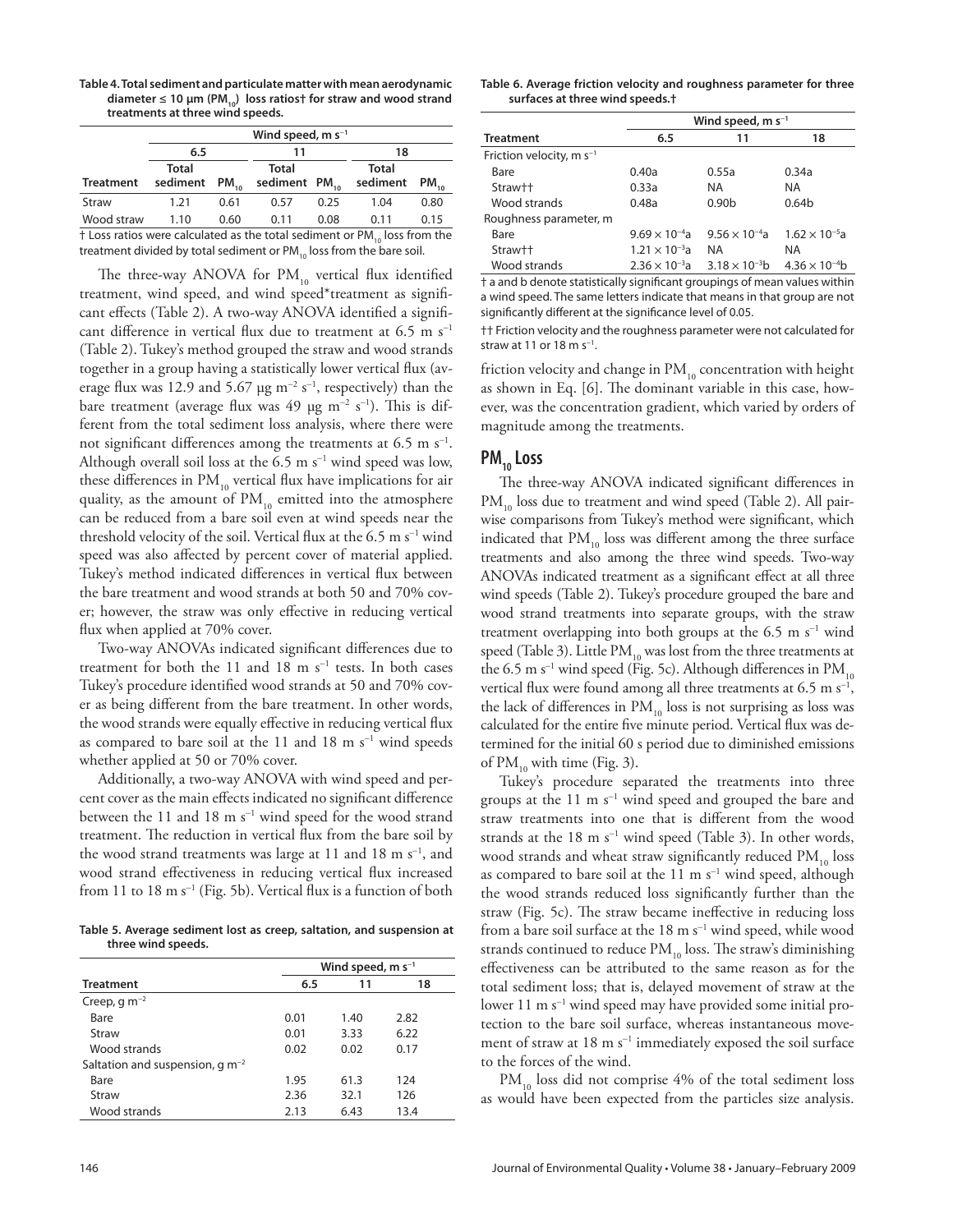Instead only 0.2 to 0.4% of total sediment loss from the 11 and 18 m s<sup>-1</sup> wind speeds was  $\text{PM}_{10}$  (Table 3). We believe this is related to the direct suspension of particles by the wind. Gillette et al. (1974) discussed differences between direct and saltationinduced entrainment of soil particles. It has been shown that direct entrainment is a strong function of particle size, and that  $PM_{100}$  requires the minimum velocity for entrainment, with larger and smaller particles having greater threshold velocities (Chepil, 1945; Chepil, 1951). Chepil (1945) attributed the increased threshold velocity for smaller particles partly to cohesion effects but mainly to the fact that the smaller particles are not big enough to protrude above the laminar and viscous layers near the ground surface, and thus, require impacts from larger particles to become entrained.

### **Wood Strand Properties**

Wood strands in the range of dimensions tested in this study were equally effective in reducing wind erosion, and were found considerably more stable than straw, especially at the 18 m  $s^{-1}$ wind speed. Lack of differences in total sediment and PM<sub>10</sub> loss between 50 and 70% cover of the wood strands suggests that lower coverages than those tested in this study may also be effective. Wood strands may be less stable on the soil surface at a lower percent cover, however, as material stability is a function of cover due to material layering and interweaving. Layering increased with increasing percent cover because the wood strands laid on top of one another as more strands were applied. Layering thus increased both depth of cover and effective surface roughness. Layering also appeared to increase wood strand stability by promoting interweaving of the materials.

### **Conclusions**

Wood strands were found to be a viable alternative to agricultural straw for wind erosion control. Wood strands reduced sediment loss and  $PM_{10}$  emissions from bare soil surfaces at wind speeds of up to 18 m s<sup>-1</sup>, whereas agricultural straw only reduced sediment loss at the lower, 11 m s<sup>-1</sup> wind speed tested. Wood strands were more stable at higher wind speeds than wheat straw. Wood strand effectiveness was not affected by the range of dimensional characteristics tested in this study. Additional testing of wood strands at lower coverage is needed to further investigate the cover-stability relationship of the wood strands. Wind tunnel testing with saltating agents used as abraders should also be of interest to explore the ability of the wood strands to prevent saltating grains from liberating erodible material from the soil surface. Further field-scale research may provide more insight into the erosion reduction efficacy of wood strands vs. agricultural straw, as microtopography will also play a role in the performance of cover elements in the field.

### **Acknowledgments**

The authors thank Bob Barry (USDA ARS) for technical assistance with the wind tunnel, Mandy Bush for assisting in data collection and laboratory analyses, and Forest Concepts, LLC, for providing the wood strands used in this study. This

project was supported by Washington Technology Center, Forest Concepts, LLC, USDA CSREES Wind Erosion Air Quality Project, and the USDA FS Rocky Mountain Research Station. We also thank the three anonymous reviewers for their suggestions and comments which have improved the quality and clarity of this manuscript.

#### **References**

- Armbrust, D.V. 1999. Effectiveness of polyacrylamide (PAM) for wind erosion control. J. Soil Water Conserv. 54:557–559.
- Campbell, G.S., and J.M. Norman. 1998. An introduction to environmental biophysics. Springer, New York.
- Chandler, D., S. Blaesing-Thompson, and A. Busacca. 2004. Geospatial assessment of agricultural lands critical to air quality on the Columbia Plateau, Washington State. J. Soil Water Conserv. 59:184–189.
- Chepil, W.S. 1945. Dynamics of wind erosion: II. Initiation of soil movement. Soil Sci. 60:397–411.
- Chepil, W.S. 1951. Properties of soil which influence wind erosion: IV. State of dry aggregate structure. Soil Sci. 72:387–401.
- Dockery, D.W., and C.A. Pope, III. 1994. Acute respiratory effects of particulate air pollution. Annu. Rev. Public Health 15:107–132.
- Foltz, R.B., and J.H. Dooley. 2003. Comparison of erosion reduction between wood strands and agricultural straw. Trans. ASAE 46:1389–1396.
- Forest Concepts, LLC. 2007. WoodStraw Technical Data Sheet. Forest Concepts, Auburn, WA. Available at http://www.woodstraw.com (verified 27 Aug. 2008).
- Garrison, V.H., E.A. Shinn, W.T. Foreman, D.W. Griffin, C.W. Holmes, C.A. Kellogg, M.S. Majewski, L.L. Richardson, K.B. Ritchie, and G.W. Smith. 2003. African and Asian dust: From desert soils to coral reefs. Bioscience 53:469–480.
- Gillette, D.A. 1977. Fine particulate emissions due to wind erosion. Trans. ASAE 20:890–897.
- Gillette, D.A., I.H. Blifford, Jr., and D.W. Fryrear. 1974. The influence of wind velocity on the size of distributions of aerosols generated by the wind erosion of soils. J. Geophys. Res. 79:4068–4075.
- Gorzell, K.E. 2001. Finding an economic and environmental balance to the technology of producing building materials from agricultural crop residue. ASAE Paper 016075. ASAE, St. Joseph, MI.
- Houser, C.A., and W.G. Nickling. 2001. The emission and vertical flux of particulate matter < 10 μm from a disturbed clay-crusted surface. Sedimentology 48:255–267.
- Koren, H.S. 1995. Associations between criteria air pollutants and asthma. Environ. Health Perspect. 103:235–242.
- Kullman, G., C. Piacitelli, J. Parker, J. Flesch, and J. May. 2002 Control of organic dusts from bedding choppers in dairy barns. NIOSH Publ. 97-103. National Inst. of Safety and Health, Washington, DC.
- Littell, R.C., G.A. Milliken, W.W. Stroup, and R.D. Wolfinger. 1996. SAS System for mixed models. SAS Inst., Cary, NC.
- Loosemore, G.A., and J.R. Hunt. 2000. Dust resuspension without saltation. J. Geophys. Res. 105:20663–20671.
- McKenna-Neuman, C., and W.G. Nickling. 1989. A theoretical and wind tunnel investigation of the effect of capillary water on the entrainment of sediment by wind. Can. J. Soil Sci. 69:79–96.
- Moulin, C., C.E. Lambert, F. Dulac, and U. Dayan. 1997. Control of atmospheric export of dust from North Africa by the North Atlantic Oscillation. Nature (London) 387:691–694.
- Munro, D.S., and T.R. Oke. 1975. Aerodynamic boundary-layer adjustment over a crop in neutral stability. Boundary-layer Meteorol. 9:53–61.
- Peden, D.B. 2001. Air pollution in asthma: Effects of pollutants on airway inflammation. Ann. Allergy Asthma Immunol. 87:12-17.
- Pietersma, D., L.D. Stetler, and K.E. Saxton. 1996. Design and aerodynamics of a portable wind tunnel for soil erosion and fugitive dust research. Trans. ASAE 39:2075–2083.
- Robichaud, P.R., J.L. Beyers, and D.G. Neary. 2000. Evaluating the effectiveness of postfire rehabilitation treatments. General Tech. Rep. RMRS-GTR-63. USDA Forest Serv., Rocky Mountain Res. Stn., Fort Collins, CO.
- SAS. 2003. SAS 9.1 TS Level 1 M2. SAS Inst., Inc., Cary, NC.
- Shao, Y., G.H. McTainsh, and J.F. Leys. 1993. Efficiencies of sediment samplers for wind erosion measurement. Aust. J. Soil Res. 31:519–531.